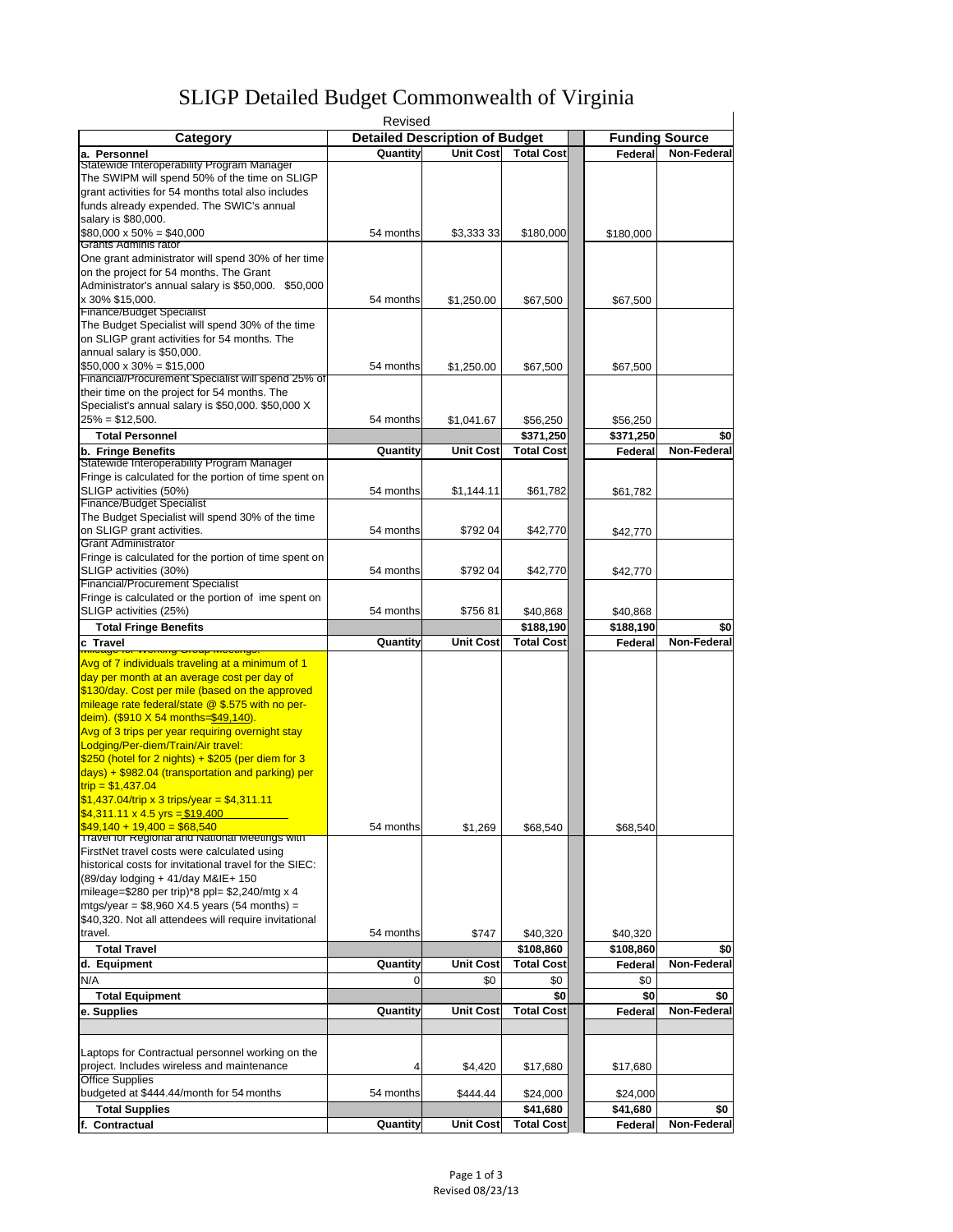# SLIGP Detailed Budget Commonwealth of Virginia

|                                                       | Revised   |                                       |                        |               |                       |
|-------------------------------------------------------|-----------|---------------------------------------|------------------------|---------------|-----------------------|
| Category                                              |           | <b>Detailed Description of Budget</b> |                        |               | <b>Funding Source</b> |
|                                                       |           |                                       |                        |               |                       |
|                                                       |           |                                       |                        |               |                       |
|                                                       |           |                                       |                        |               |                       |
|                                                       |           |                                       |                        |               |                       |
|                                                       |           |                                       |                        |               |                       |
|                                                       |           |                                       |                        |               |                       |
| Regional Outreach and Education- in the form of a     |           |                                       |                        |               |                       |
| fixed contract that will be bidded utilizing the      |           |                                       |                        |               |                       |
| Commonwealth's purchasing guidelines and              |           |                                       |                        |               |                       |
| policies. Using historical data and market analysis   |           |                                       |                        |               |                       |
| of similar projects, their contracts, and associated  |           |                                       |                        |               |                       |
| Scopes of Work, we determined that this was an        |           |                                       |                        |               |                       |
| appropriate budget to accomplish the                  |           |                                       |                        |               |                       |
| deliverables set forth in the grant guidance. This is |           |                                       |                        |               |                       |
| over an above the SOW of in the CIT subgrant.         | 54 months | \$5,052 94                            |                        |               |                       |
|                                                       |           |                                       | \$272,859              | \$272,859     |                       |
|                                                       |           |                                       |                        |               |                       |
|                                                       |           |                                       |                        |               |                       |
|                                                       |           |                                       |                        |               |                       |
|                                                       |           |                                       |                        |               |                       |
| IO Program Assistant 62.22 hours/per month for        |           |                                       |                        |               |                       |
| 54 months; average hourly rate is \$29.75             | 54 months | \$1,851.11                            | \$99,960               | \$99,960      |                       |
|                                                       |           |                                       |                        |               |                       |
|                                                       |           |                                       |                        |               |                       |
|                                                       |           |                                       |                        |               |                       |
|                                                       |           |                                       |                        |               |                       |
|                                                       |           |                                       |                        |               |                       |
| Interop Conference. The SLIGP funding will            |           |                                       |                        |               |                       |
| support the annual Virginia APCO/NENA                 |           |                                       |                        |               |                       |
| conference. The funds will be provided to insert a    |           |                                       |                        |               |                       |
| track focusing on topics associated with Public       |           |                                       |                        |               |                       |
| Safety Broadband. Funding will be provided to         |           |                                       |                        |               |                       |
| Virginia APCO for conference support. Total cost      |           |                                       |                        |               |                       |
| of conference is approx. \$50,000 each year. APCO     |           |                                       |                        |               |                       |
| will charge VA a flat fee for the broadband tract     |           |                                       |                        |               |                       |
| and will represent time worked, meeting supplies      |           |                                       |                        |               |                       |
| and venue rental, etc.                                | 3         | \$50,000.00                           | \$150,000              | \$150,000     |                       |
| <b>Total Contractual</b>                              |           |                                       | \$522,819              | \$<br>522,819 | \$                    |
| g. Construction                                       | Quantity  | <b>Unit Cost</b>                      | <b>Total Cost</b>      | Federal       | Non-Federal           |
| N/A                                                   |           |                                       | \$0                    |               |                       |
|                                                       |           |                                       |                        |               |                       |
|                                                       |           |                                       |                        |               |                       |
|                                                       |           |                                       |                        |               |                       |
|                                                       |           |                                       |                        |               |                       |
|                                                       |           |                                       |                        |               |                       |
|                                                       |           |                                       |                        |               |                       |
|                                                       |           |                                       |                        |               |                       |
|                                                       |           |                                       |                        |               |                       |
| <b>Total Construction</b>                             |           |                                       |                        |               |                       |
|                                                       |           |                                       | \$0                    | \$0           | \$0                   |
|                                                       |           |                                       |                        |               |                       |
|                                                       |           |                                       |                        |               |                       |
|                                                       |           |                                       |                        |               |                       |
| h. Other                                              | Quantity  | <b>Unit Cost</b>                      | <b>Total Cost</b>      | Federal       | <b>Non-Federal</b>    |
|                                                       |           |                                       |                        |               |                       |
|                                                       |           |                                       |                        |               |                       |
|                                                       |           |                                       |                        |               |                       |
|                                                       |           |                                       |                        |               |                       |
|                                                       |           |                                       |                        |               |                       |
|                                                       |           |                                       |                        |               |                       |
|                                                       |           |                                       |                        |               |                       |
|                                                       |           |                                       |                        |               |                       |
| Center of Innovative Technology (CIT) Subgrant -      |           |                                       |                        |               |                       |
| Data Collection, Website Development, Establish       |           |                                       |                        |               |                       |
| Governance; FirstNet Readiness Checklist;             |           |                                       |                        |               |                       |
| Education; Outreach. SOW and Subgrant will be         |           |                                       |                        |               |                       |
| attached to the modification.                         |           |                                       |                        |               |                       |
|                                                       | 29 months |                                       | $$44,319$ $$1,285,251$ | \$1,285,251   |                       |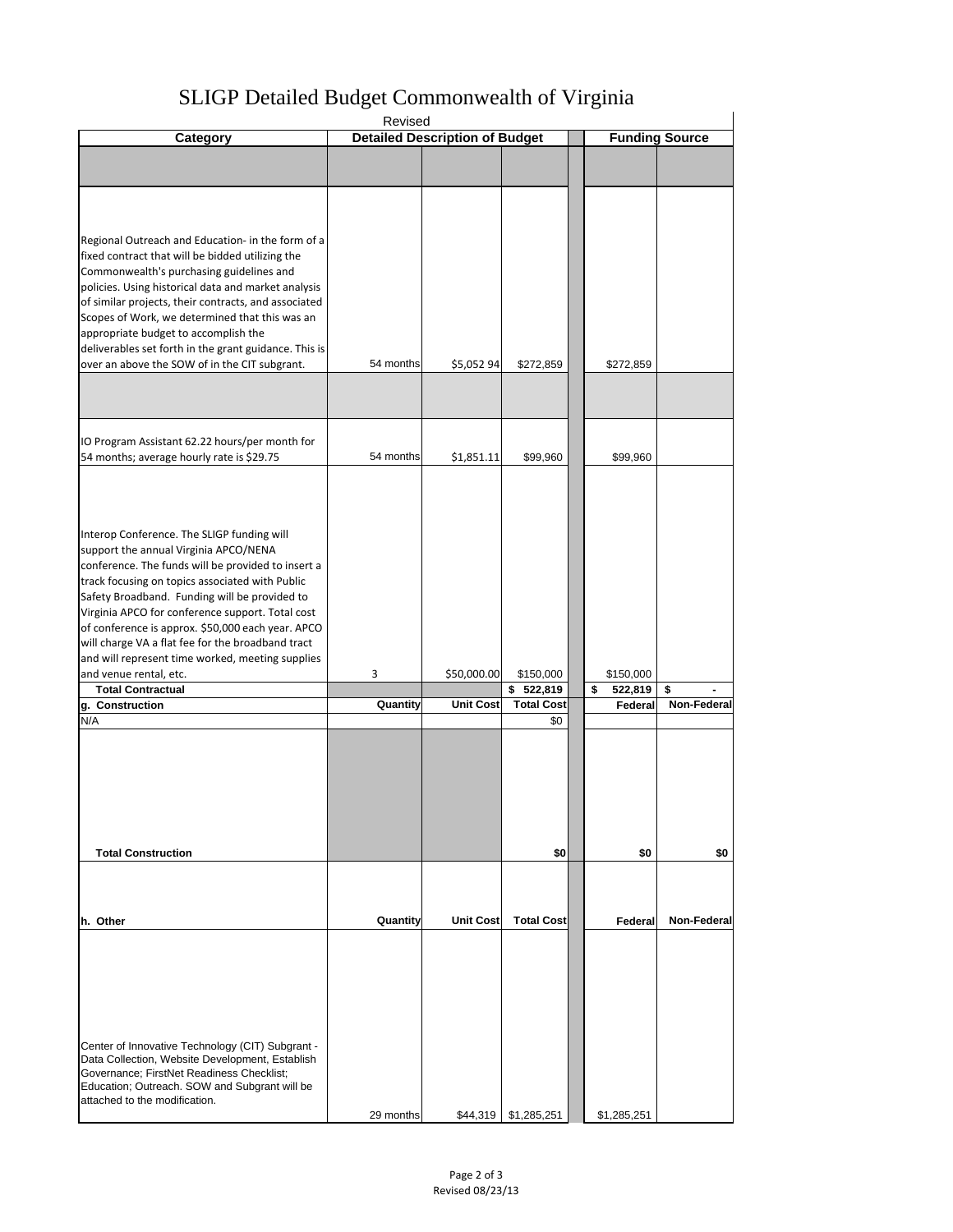# SLIGP Detailed Budget Commonwealth of Virginia

|                                                                                                        | Revised           |                                       |             |             |                       |
|--------------------------------------------------------------------------------------------------------|-------------------|---------------------------------------|-------------|-------------|-----------------------|
| Category                                                                                               |                   | <b>Detailed Description of Budget</b> |             |             | <b>Funding Source</b> |
|                                                                                                        |                   |                                       |             |             |                       |
| <b>MACINAC Subgrant</b>                                                                                |                   |                                       |             |             |                       |
| Regional Coordination/Outreach Support new                                                             |                   |                                       |             |             |                       |
| subgrant has not been executed orginial subgrant                                                       |                   |                                       |             |             |                       |
| was for \$90,000 but only \$62,000 expended.                                                           | 12 months         | \$5,167                               | \$62,000    | \$62,000    |                       |
| Printing for fliers, handbooks, plans, and other                                                       |                   |                                       |             |             |                       |
| large printing jobs as needed for stakeholder                                                          |                   |                                       |             |             |                       |
| outreach as well as executive meetings \$25,000                                                        | 25,000 copies per |                                       |             |             |                       |
| per year for 4 years (\$2,500 x 4=10,000)                                                              | year for 4 years  | \$0.10                                | \$10,000    | \$10,000    |                       |
|                                                                                                        |                   |                                       |             |             |                       |
|                                                                                                        |                   |                                       |             |             |                       |
| Full-time state, local, and private sector funded<br>personnel to serve as project managers, technical |                   |                                       |             |             |                       |
| experts and support the subcommittee work.                                                             |                   |                                       |             |             |                       |
| Approx 35 stakeholders average of \$41.15 per                                                          |                   |                                       |             |             |                       |
| hourly salary, dedicating 8.861 hours per month                                                        |                   |                                       |             |             |                       |
| $(35x41.15)x(8.861) = $12,763$ per month.                                                              | 54 months         | \$12.763                              | \$689,213   |             | \$689,213             |
|                                                                                                        |                   |                                       |             |             |                       |
| Rent for Program Office (designated space utilizing                                                    |                   |                                       |             |             |                       |
| the Commonwealth's space allocation plan)                                                              |                   |                                       |             |             |                       |
| \$17,066.67/yr X 4.5 yrs= \$76,800                                                                     | 54 months         | \$1,422                               | \$76,800    | \$76,800    |                       |
|                                                                                                        |                   |                                       |             |             |                       |
| Informa ion Technology Services and other                                                              |                   |                                       |             |             |                       |
| overhead costs (i.e. cost allocation or FTEs) for                                                      |                   |                                       |             |             |                       |
| SLIGP Staff. IT Services are based on positions.                                                       |                   |                                       |             |             |                       |
| 3 staff positions at a flat rate per month \$1,667 for                                                 |                   |                                       |             |             |                       |
| 54 months                                                                                              | 54 months         | \$1,667                               | \$90,000    | \$90,000    |                       |
| <b>Total Other</b>                                                                                     |                   |                                       | \$2,213,264 | \$1,524,051 | \$689,213             |
|                                                                                                        |                   |                                       |             |             |                       |
| <b>Total Direct Charges</b>                                                                            |                   |                                       | \$3,446,063 | \$2,756,850 | \$689,213             |
| <b>TOTALS</b>                                                                                          |                   |                                       | \$3.446.063 | \$2,756,850 | \$689,213             |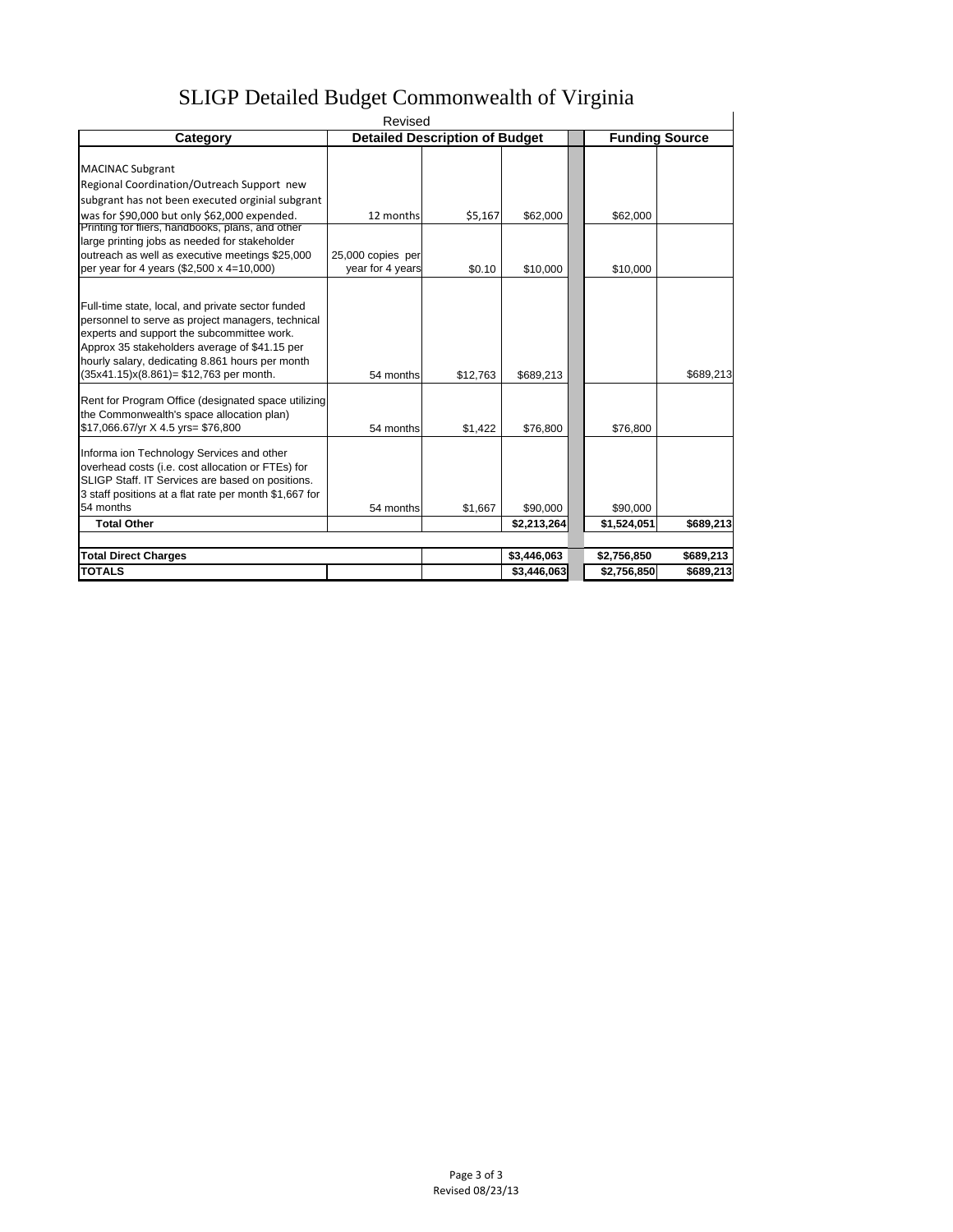## State and Local Implementation Grant Program Detail Budget Narrative Phase 2 Modification Commonwealth of Virginia

#### **A. Personnel**

| Federal:    | \$371,250 |
|-------------|-----------|
| Non-Federal | \$0       |
| Total:      | \$371,250 |

**Statewide Interoperability Program Manager** is a full time employee (FTE) of the Commonwealth. This position is primarily responsible for assisting and coordinating through state, regional and local stakeholders with the identification, development, planning, and implementation of the most efficient resources to use and integrate the infrastructure, equipment, and other architecture associated with the nationwide public safety broadband network. This position has been vacant off and on throughout the extended period of performance. Outlined in the detail budget the remaining funding will carry this position through the extended period of performance. The program manager is the Commonwealth's point of contact (POC) for the SLIGP. This position will spend 50% of their time on SLIGP program activities.

**Finance/Budget Specialist** is a full time employee of the Commonwealth. This position is primarily responsible for the financial activities within the Secretary's Office for Homeland Security where the Interoperability Office resides. This position is the liaison to the Virginia Department of Emergency Management's Grants Office and ensures that all financial activities are within federal and state compliance. This position will spend 30% of their time working on SLIP financial activities that include federal and cost share tracking.

**Grants Administrator** is a Virginia Department of Emergency Management Employee (SAA/Fiduciary Agent). This position will spend 30% of their time ensuring compliance with the grant guidance, as well as compliance with Federal and State regulations.

**Finance/Procurement Specialist** is a Virginia Department of Emergency Management Employee (SAA/Fiduciary Agent). This position will spend 25% of their time processing procurement and financial transactions to include contract payments and travel reimbursements.

#### **B. Fringes –**

| Federal:    | \$188,190 |
|-------------|-----------|
| Non-Federal | .SO       |
| Total:      | \$188.190 |

See the Detailed Budget Spreadsheet for total calculations. See the Detailed Budget Spreadsheet for calculations. Detail budget is based on 48 months and not the full performance period due to vacancies, change in salaries, and position descriptions from the original budget.

*Interoperability Program Manager (50% of total fringe) per year @ 4.5 years = \$61,782* FICA: \$40,000 x .0765 x *4.5 years* = \$13,770 Other (group life, retiree health, long-term disability): \$40,000 x 2.67% x *4.5 years* = \$4,806 Retirement: \$40,000 x .0658 x *4.5 years* =\$11,844 Health Insurance: \$6,756 x *4.5 years* = \$30,402 Deferred Comp Match: \$240 x *4 years* = \$960 *Finance/Budget Specialist (30% of total fringe) per year @ 4.5 years = \$42,770* FICA: \$15,000 x .0765 x *4.5 years* = \$5,164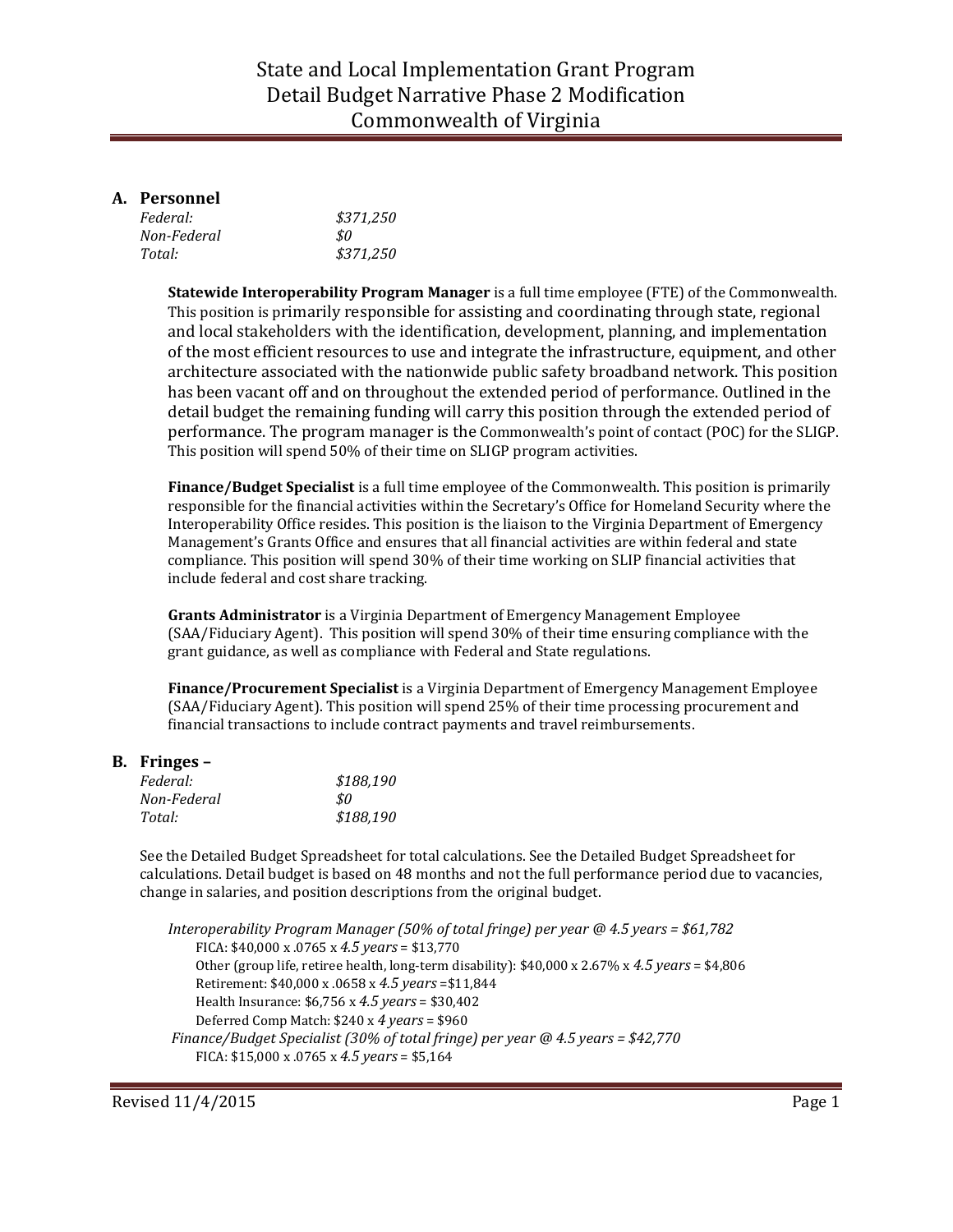## State and Local Implementation Grant Program Detail Budget Narrative Phase 2 Modification Commonwealth of Virginia

| Other (group life, retiree health, long-term disability): \$15,000 x 2.67% x 4.5 years = \$1,802 |
|--------------------------------------------------------------------------------------------------|
|                                                                                                  |
|                                                                                                  |
|                                                                                                  |
|                                                                                                  |
| Other (group life, retiree health, long-term disability): \$15,000 x 2.67% x 4.5 years = \$1,802 |
|                                                                                                  |
|                                                                                                  |
|                                                                                                  |
|                                                                                                  |
|                                                                                                  |
| Other (group life, retiree health, long-term disability): \$12,500 x 2.67% x 4.5 years = \$1,502 |
|                                                                                                  |
|                                                                                                  |
|                                                                                                  |
|                                                                                                  |

 **Total Personnel Cost: \$ 559,440**

#### **C. Travel:**

| Federal:    | \$108.860 |
|-------------|-----------|
| Non-Federal | \$0       |
| Total:      | \$108,860 |

See the Detailed Budget Spreadsheet for total calculations

The program staff and key regional stakeholder are expected to travel around the State to visit sites, attend meetings and trainings/conferences, etc. Periodically there will be a need to travel outside the state for conferences and meetings with other state and federal partners. The agency per-diem is based on the States travel regulations and does not exceed the Federal guidelines. A projection for this project was developed utilizing prior historical travel budgets on similar projects that encompassed strong regional stakeholder involvement.

#### **D. Equipment**

| Federal:    | \$0 |
|-------------|-----|
| Non-Federal | \$0 |
| Total:      | \$0 |

We do not plan to have any equipment costs for the grant program.

#### **E. Supplies:**

| Federal:    | \$41,680 |
|-------------|----------|
| Non-Federal | \$0      |
| Total:      | \$41,680 |

See the Detailed Budget Spreadsheet for total calculations

• Office supplies (including postage), are needed for the general operation of the program. Meeting supplies for administrative meetings, workshops, etc. These items include but are not limited to binders, folders, printer paper, toner, and general office supplies.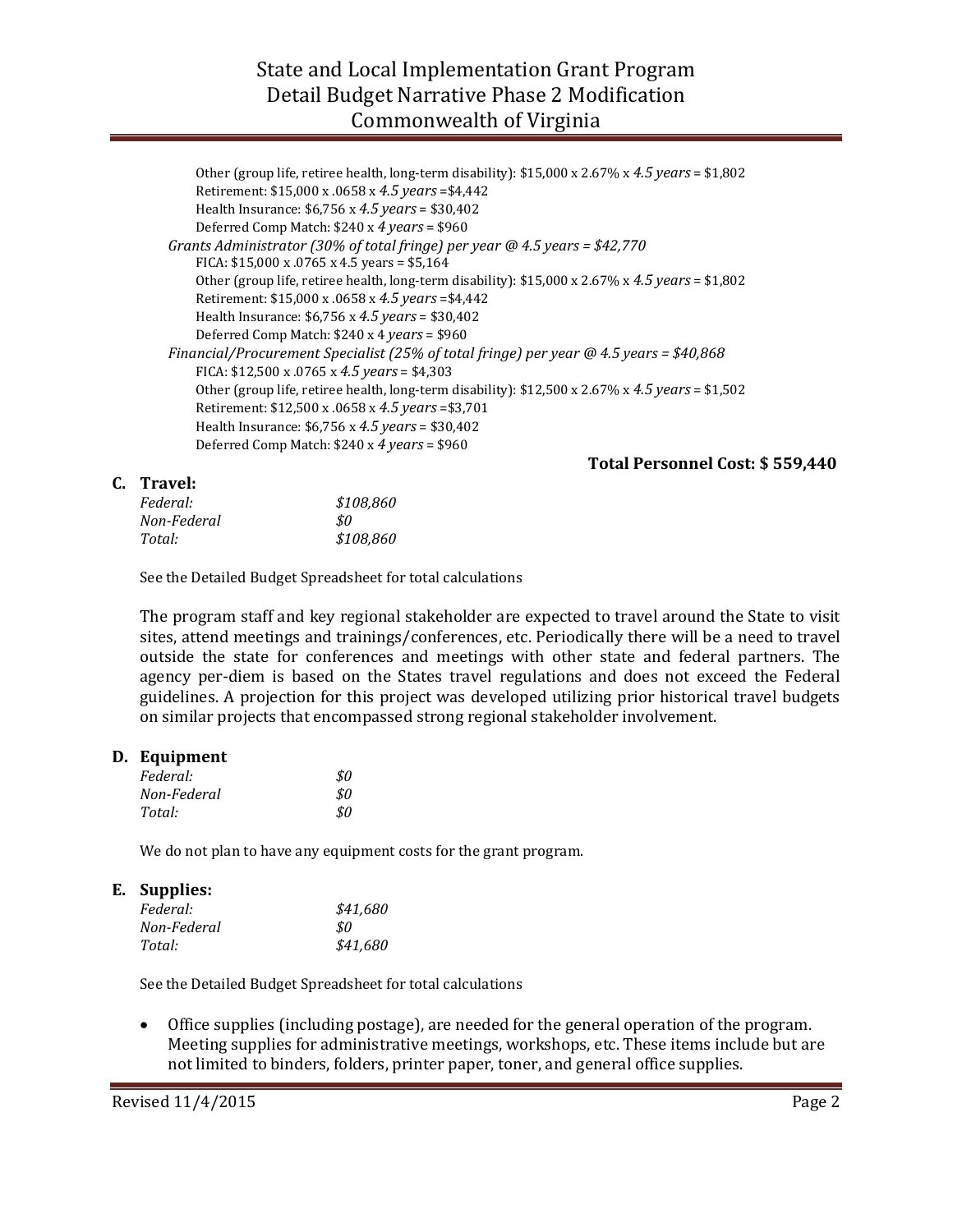• Laptops: Will be purchase new laptops for additional staff working on the project, includes wireless and maintenance.

#### *F.* **Consultants/Contracts:**

| Federal:    | \$522,819 |
|-------------|-----------|
| Non-Federal | S0.       |
| Total:      | \$522,819 |

See the Detailed Budget Spreadsheet for total calculations

Following the Commonwealth's purchasing/procurement policies there will be several contract agreements entered into by the fiduciary agent over the period of performance. These contracts will be utilized to assist in the development, modifications, and enhancement of statewide plans and governance structures as it relates to the broadband deployment.

Item Computation Cost

- 1) Regional Outreach and Education in the form of a fixed contract that will be bidded utilizing the Commonwealth's purchasing guidelines and policies. Using historical data and market analysis of similar projects, their contracts, and associated Scopes of Work, we determined that this was an appropriate budget to accomplish the deliverables set forth in the grant guidance. This is over an above the SOW of in the CIT subgrant.
- 2) Statewide Interoperability Program Assistant is a part time employee of the Commonwealth. This position is primarily responsible for the support functions within the interoperability program. The interoperability office is the Commonwealth's point of contact (POC) for the SLIGP and serves as lead POC for FirstNet. This position will spend 50% of their time on SLIGP program activities.
- 3) Annually the program office in coordination with stakeholders will hold an annual conference to engage the Commonwealth's state, regional, and local partners. This conference will be utilized as a mechanism to inform, educate, and collaborate with these partners on the policies and requirements of the program. The SLIGP funds will provide a track focusing on topics associated with Public Safety Broadband, Funding will be provided to Virginia APCO for this portion of the conference support. Total cost of the conference is approximately \$50,000 per year.

## **G. Other Costs:**

| <i>Federal:</i> | \$1,524,051 |
|-----------------|-------------|
| Non-Federal     | \$689.213   |
| Total:          | \$2,213,264 |

See the Detailed Budget Spreadsheet for total calculations

Subgrant with the Center for Innovative Technology – Scope of Work is in attachment to this package. The CIT will serve as the Commonwealth's program management office for the FirstNet initiative. In this role CIT will develop a plan and manage the project to meet the SLIP requirements which include: Project planning and reporting, creation of the governance structure, completing the FirstNet consultation Readiness Checklist, collecting, analyzing, documenting, and submitting the data collection required in phase two. In addition, CIT will plan; deliver outreach and education to public safety communities across the Commonwealth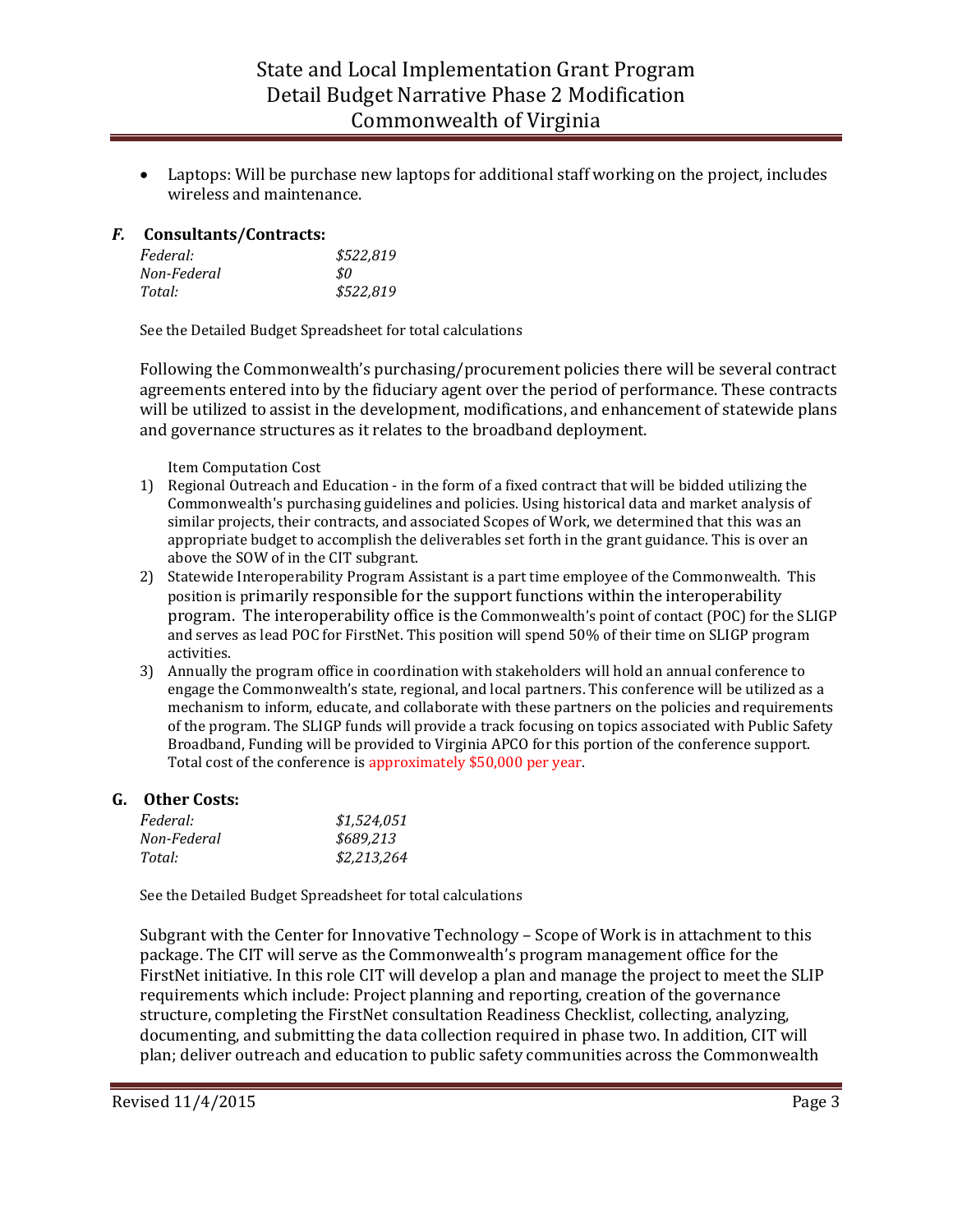# State and Local Implementation Grant Program Detail Budget Narrative Phase 2 Modification Commonwealth of Virginia

on the FirstNet initiative. CIT is also collecting cost-share from the stakeholders as outlined in the non-federal portion of this budget. They are providing monthly reports to the SAA to ensure that the requirements are being met. This subgrant period of performance is July 1, 2015 through January 31, 2018 award amount of \$1,285,253.

Subgrant with the program office for The Mid-Atlantic Consortium for Interoperable Nationwide Advance Communications (MACINAC) – In phase one MACINAC was a proven success in the implementation of the FirstNet initiative for the Mid-Atlantic States. MACINAC serves a coordinating function to help member states prepare for and make decisions regarding the Nationwide Public Safety Broadband Network (NPSBN) in a concerted and cooperative fashion. The Commonwealth plans to continue to partake in this initiative throughout the period of performance. However, a new sub-grant has not been awarded. The original sub-grant was in the amount of \$90,000 and \$62,000 was expended before the performance period ended.

Printing for large printing jobs that will need to be developed and executed outside of the normal office environment, i.e. fliers, handbooks, plans, and other large printing jobs as needed for stakeholder outreach as well as executive meetings

The program office will be required to maintain rented office space as well as other office related services (e.g., rent, IT equipment). Office space has been strategically designated within a state owned building in the Governor's Capitol Square for coordination purposes.

Stakeholder Commitment – (Non-Federal) The SLIGP Program Office with the assistance from VDEM will track the in-kind match by requiring full-time, state, local, and private sector funded personnel to serve as project managers, technical experts, and support the subcommittee work. These individuals will contribute staff time and resources required to contribute to the successful and timely completion of this project. The SLIGP Program Office and VDEM will assist the localities in documenting their costs for documentation of meeting the cost share requirement. In addition, the SLIGP Program Office will look for other ways to meet the match obligation in forms of documented reduced overhead with contractors for the benefit of the project.

Full-time state, local, and private sector funded personnel to serve as project managers, technical experts and support the subcommittee work. All in-kind and third party match will be verified to ensure that the member is not federally funded or being matched by another program.

## **Totals**

| Federal     | \$2,756,850 |
|-------------|-------------|
| Non-federal | \$689,213   |
| Total       | \$3,446,063 |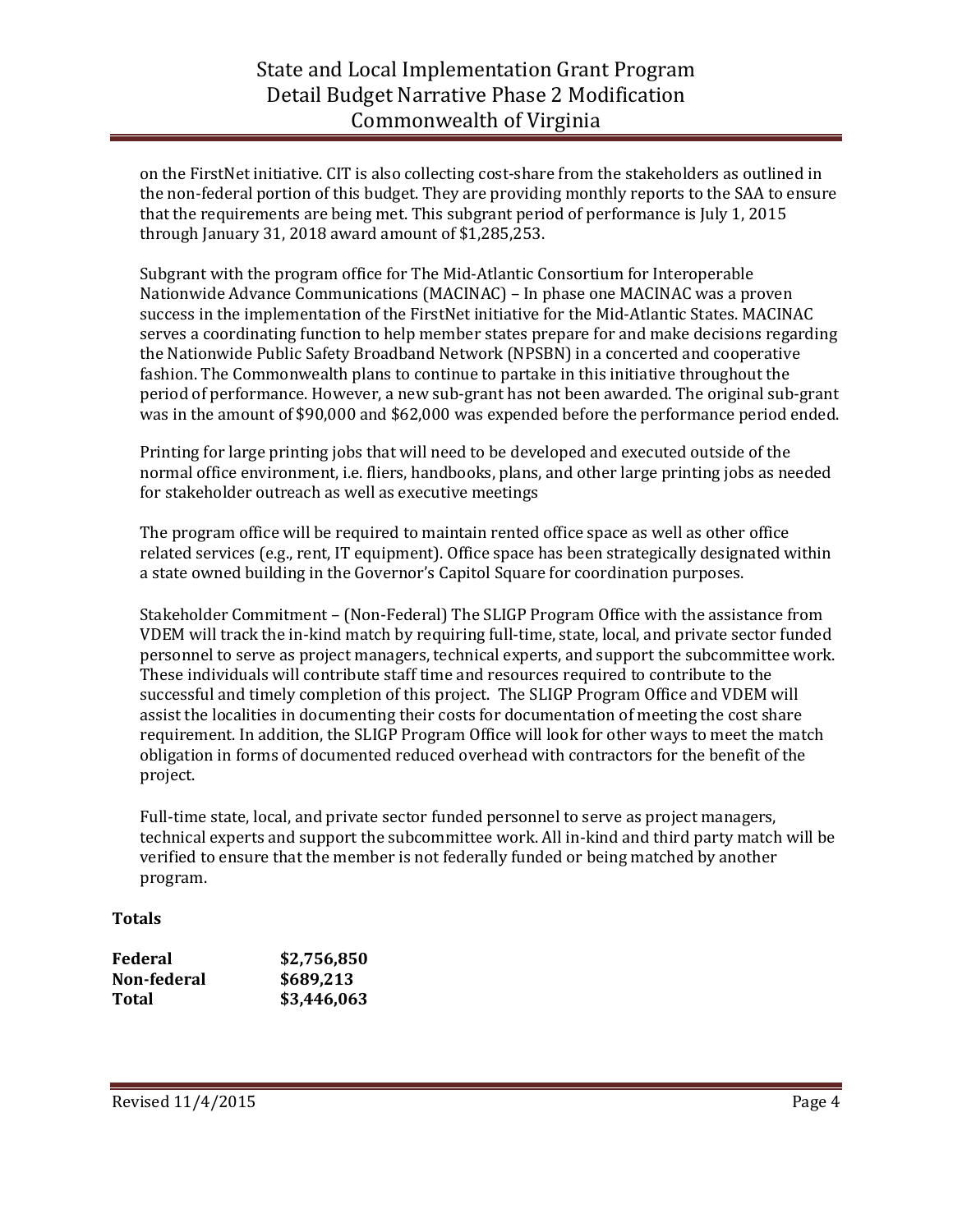## **BUDGET INFORMATION - Non-Construction Programs**

OMB Number: 4040-0006 Expiration Date: 06/30/2014

|                                                                                                                              |               |        |                                    |                   | <b>SECTION A - BUDGET SUMMARY</b> |                |                    |                  |              |
|------------------------------------------------------------------------------------------------------------------------------|---------------|--------|------------------------------------|-------------------|-----------------------------------|----------------|--------------------|------------------|--------------|
| <b>Grant Program</b><br>Function or<br><b>Catalog of Federal<br/>Domestic Assistance</b><br>Activity<br>Number<br>(a)<br>(b) |               |        | <b>Estimated Unobligated Funds</b> |                   |                                   |                |                    |                  |              |
|                                                                                                                              |               |        |                                    | Federal<br>(c)    | Non-Federal<br>(d)                | Federal<br>(e) | Non-Federal<br>(1) |                  | Total<br>(g) |
| $1.$ SLIP                                                                                                                    |               | 11.549 | I\$                                | 2,756,850.00 \$   | 689, 213.00 \$                    |                | \$                 | l\$              | 3,446,063.00 |
| 2.                                                                                                                           |               |        |                                    |                   |                                   |                |                    |                  |              |
| 3.                                                                                                                           |               |        | $\omega_{\rm c}$                   |                   |                                   |                |                    |                  |              |
| 4.                                                                                                                           |               |        |                                    |                   |                                   |                |                    |                  |              |
| 5.                                                                                                                           | <b>Totals</b> |        | $\vert$ \$                         | $2,756,850.00$ \$ | 689,213.00 \$                     |                | \$                 | $\boldsymbol{s}$ | 3,446,063.00 |

Standard Form 424A (Rev. 7-97)

Prescribed by OMB (Circular A -102) Page 1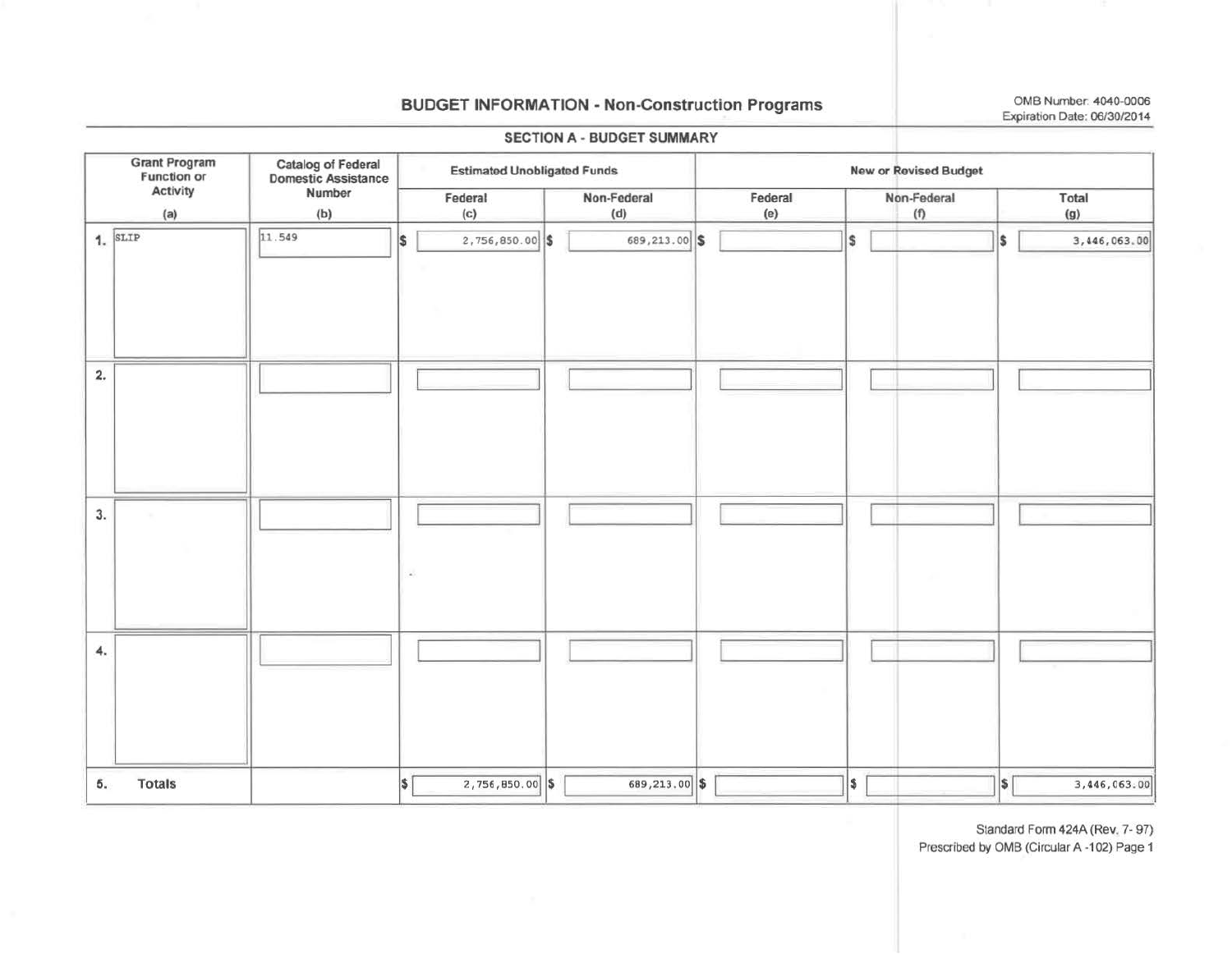#### **SECTION B - BUDGET CATEGORIES**

| 6. Object Class Categories             | (1)          |                   | Total         |     |     |                              |                |  |
|----------------------------------------|--------------|-------------------|---------------|-----|-----|------------------------------|----------------|--|
| ×.                                     |              | SLIP              | (2)           | (3) | (4) |                              | (5)            |  |
|                                        |              |                   |               |     |     |                              |                |  |
| a. Personnel                           | <sup>5</sup> | 371,250.00 \$     |               | \$  | \$  | $\vert$                      | 371,250.00     |  |
| b. Fringe Benefits                     |              | 188,190.00        |               |     |     |                              | 188,190.00     |  |
| c. Travel                              |              | 108,860.00        |               |     |     |                              | 108,860.00     |  |
| d. Equipment                           |              |                   |               |     |     |                              |                |  |
| e. Supplies                            |              | 41,680.00         |               |     |     |                              | 41,680.00      |  |
| f. Contractual                         |              | 522,819.00        |               |     |     |                              | 522,819.00     |  |
| g. Construction                        |              |                   |               |     |     |                              |                |  |
| h. Other                               |              | 2, 213, 264, 00   |               |     |     |                              | 2, 213, 264.00 |  |
| i. Total Direct Charges (sum of 6a-6h) |              | 3,446,063.00      |               |     |     | $\frac{1}{2}$                | 3,446,063.00   |  |
| j. Indirect Charges                    |              |                   |               |     |     | $\vert$                      |                |  |
| k. TOTALS (sum of 6i and 6j)           | \$           | $3,446,063,00$ \$ |               | \$  | \$  | $\left  \frac{1}{2} \right $ | 3,446,063.00   |  |
| 7. Program Income                      | \$           |                   | <sup>\$</sup> | \$  | \$  | S                            |                |  |

**Authorized for Local Reproduction** 

 $\label{eq:1.1} \begin{array}{c} \left\{ \begin{array}{c} \left\langle \Phi_{\alpha} \right\rangle \end{array} \right\} \end{array}$ 

Standard Form 424A (Rev. 7-97) Prescribed by OMB (Circular A-102) Page 1A

 $\sim$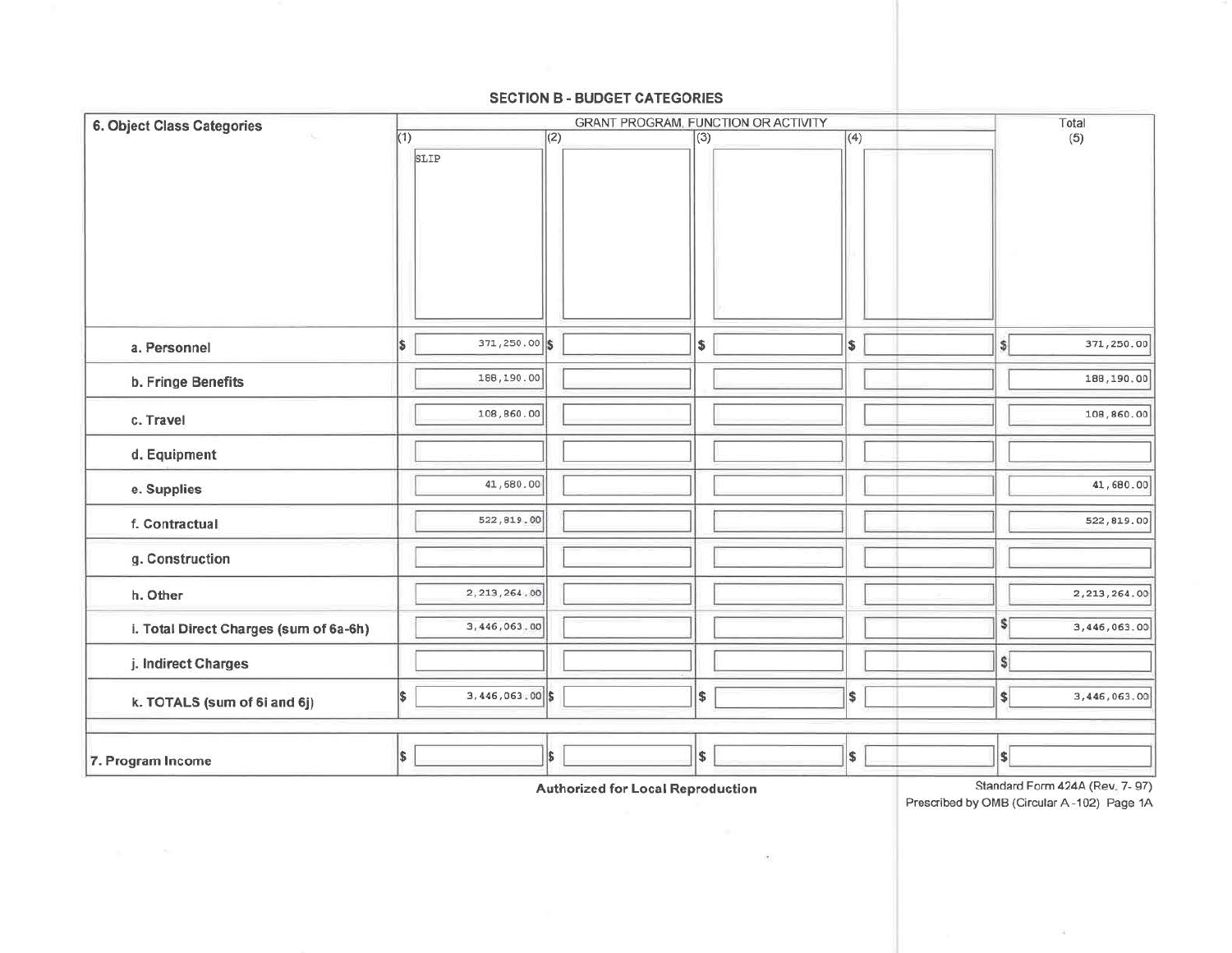|                                                                                 |                           | SECTION C - NON-FEDERAL RESOURCES           |                   |                               |                          |                   |            |             |  |
|---------------------------------------------------------------------------------|---------------------------|---------------------------------------------|-------------------|-------------------------------|--------------------------|-------------------|------------|-------------|--|
| (a) Grant Program                                                               |                           | (b) Applicant                               |                   | (c) State                     |                          | (d) Other Sources | (e)TOTALS  |             |  |
| SLIP<br>8.                                                                      | IS.                       |                                             | \$                | 689,213.00 \$                 |                          |                   | \$         | 689,213.00  |  |
| 9.                                                                              |                           |                                             |                   |                               |                          |                   |            |             |  |
| 10.                                                                             |                           |                                             |                   |                               |                          |                   |            |             |  |
| 11.                                                                             |                           |                                             |                   |                               |                          |                   |            |             |  |
| 12. TOTAL (sum of lines 8-11)                                                   |                           |                                             | \$                | 689,213.00 \$                 |                          |                   | \$         | 689,213.00  |  |
|                                                                                 |                           | <b>SECTION D - FORECASTED CASH NEEDS</b>    |                   |                               |                          |                   |            |             |  |
|                                                                                 | <b>Total for 1st Year</b> | 1st Quarter                                 |                   | 2nd Quarter                   |                          | 3rd Quarter       |            | 4th Quarter |  |
| 13. Federal                                                                     | \$                        |                                             | $\vert$ \$        |                               | $\frac{1}{2}$            |                   | \$         |             |  |
| 14. Non-Federal<br>S                                                            |                           |                                             |                   |                               |                          |                   |            |             |  |
| 15. TOTAL (sum of lines 13 and 14)<br>S.                                        | \$                        |                                             | $\vert$           |                               | $\frac{1}{2}$            |                   | $\vert$ \$ |             |  |
| SECTION E - BUDGET ESTIMATES OF FEDERAL FUNDS NEEDED FOR BALANCE OF THE PROJECT |                           |                                             |                   |                               |                          |                   |            |             |  |
| (a) Grant Program                                                               |                           |                                             |                   | <b>FUTURE FUNDING PERIODS</b> |                          | (YEARS)           |            |             |  |
|                                                                                 |                           | (b)First                                    |                   | (c) Second                    |                          | (d) Third         |            | (e) Fourth  |  |
| SLIP<br>16.                                                                     | \$                        |                                             | $\vert$ \$        |                               | $\vert$ s                |                   | \$         |             |  |
| 17.                                                                             |                           |                                             |                   |                               |                          |                   |            |             |  |
| 18.                                                                             |                           |                                             |                   |                               |                          |                   |            |             |  |
| 19.                                                                             |                           |                                             |                   |                               |                          |                   |            |             |  |
| 20. TOTAL (sum of lines 16 - 19)                                                |                           | \$                                          | $\vert$ s $\vert$ |                               | $\vert \mathsf{s} \vert$ |                   | \$         |             |  |
|                                                                                 |                           | <b>SECTION F - OTHER BUDGET INFORMATION</b> |                   |                               |                          |                   |            |             |  |
| 21. Direct Charges:                                                             |                           | 22. Indirect Charges:                       |                   |                               |                          |                   |            |             |  |
| 23. Remarks:                                                                    |                           |                                             |                   |                               |                          |                   |            |             |  |

Authorized for Local Reproduction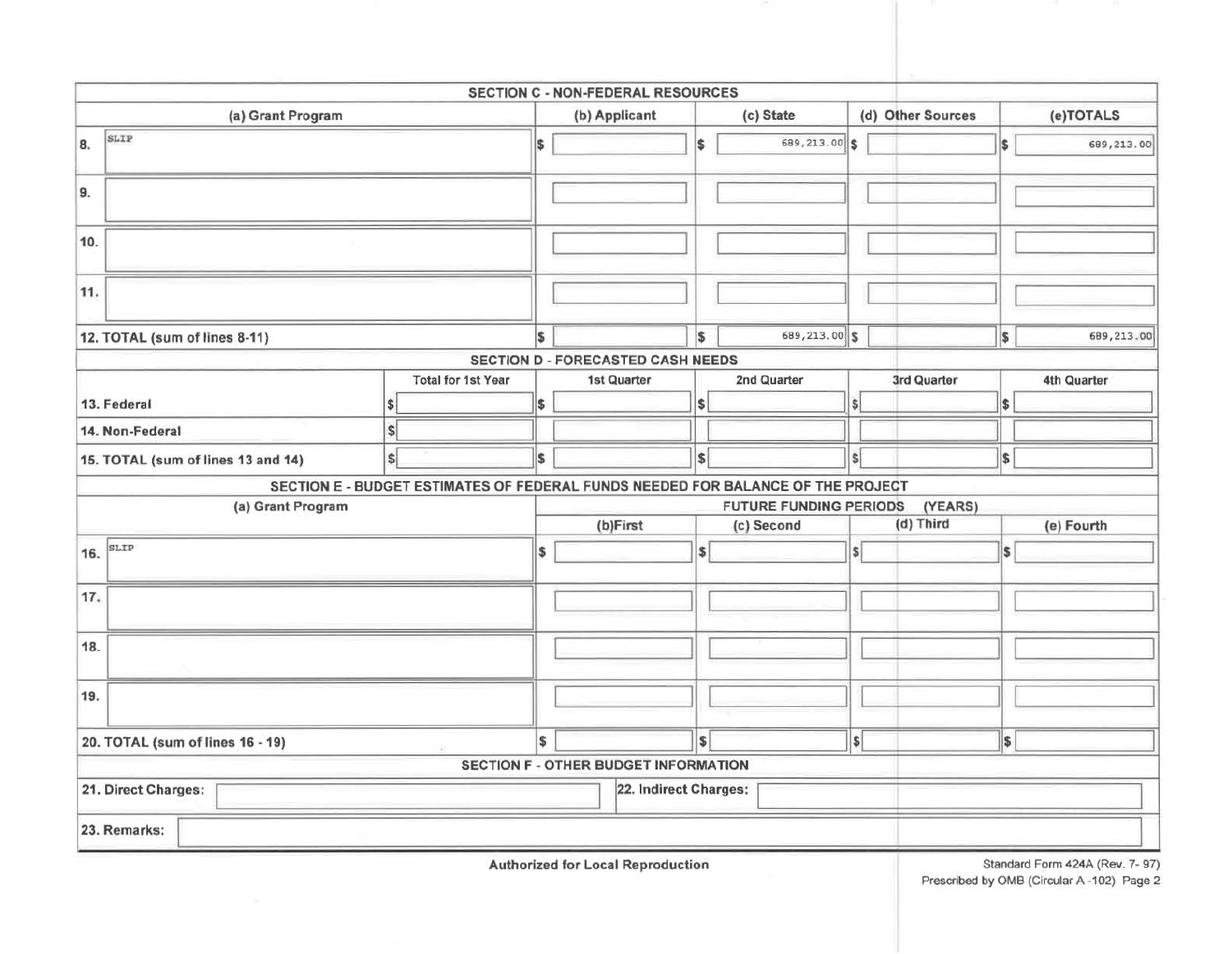**Recipient Name: Virginia Department of Emergency Management**

 **MILESTONE CATEGORIES**

All projects must be completed within three years following the date of the issuance of the award.

Please use the table provided to indicate your anticipated number of activities you plan to complete each quarter for every year of your project. Year One begins July 1, 2013. Please include any data attributable to early activities (i.e., January - June 2013) in your baseline data for "Q1, Year 1."

Please also provide a brief description (100 words or less) of the primary activities involved in meeting each milestone (a single description should be provided for each milestone, covering all quarters in years one through three). Please write "N/A" if your project does not include an activity. If necessary, please insert additional milestones at the bottom of the chart.

|                                                                                                                                                                                                                                                                                                                                                                                                                                                                    | <b>Quarter Ending</b>                        |              |         |               |         |                |                            |                |                |                            |               |                |                 |
|--------------------------------------------------------------------------------------------------------------------------------------------------------------------------------------------------------------------------------------------------------------------------------------------------------------------------------------------------------------------------------------------------------------------------------------------------------------------|----------------------------------------------|--------------|---------|---------------|---------|----------------|----------------------------|----------------|----------------|----------------------------|---------------|----------------|-----------------|
| <b>MILESTONE ACTIVITY CATEGORIES</b>                                                                                                                                                                                                                                                                                                                                                                                                                               |                                              | $Q1 - 7$     |         | Q10           |         |                |                            |                |                |                            |               |                | Q <sub>19</sub> |
| Receive Virginia Coverage Baseline from<br>FirstNet and distribute to stakeholders for<br>review. Schedule and conduct Data<br>Collection Meeting with FirstNet. Then<br>gather the coverage needs, number of<br>users, partners, equipment and pricing                                                                                                                                                                                                            |                                              |              | Stage 4 | stage 5       | stage 5 | stage 5        | stage 5                    | stage 5        | stage 5        | stage 5                    | stage 5       | stage 5        | stage 6         |
| Receive, compile, and summarize<br>stakeholder coverage baseline feedback<br>and submit to FirstNet in the tool.                                                                                                                                                                                                                                                                                                                                                   |                                              |              | Stage 4 | stage 5       | stage 5 | stage 5        | stage 5                    | stage 5        | stage 5        | stage 5                    | stage 5       | stage 5        | stage 6         |
| develop processes for communication to<br>stakeholders throughout the grant that<br>includes outreach, priorities, security, and<br>training plans. This can be delivered to the<br>normal regional quarterly stakeholder                                                                                                                                                                                                                                          |                                              |              |         |               |         |                |                            |                |                |                            |               |                |                 |
| meetings.<br>The larger service providers are known;<br>however during he site visits a data<br>collection of others will be identified and                                                                                                                                                                                                                                                                                                                        |                                              |              | Stage 1 | stage 2       | stage 3 | stage4         | stage 5                    | stage 5        | stage 5        | stage 5                    | stage 5       | stage 5        | stage 6         |
| barriers will be know at that time. And can<br>be addressed and/or documented                                                                                                                                                                                                                                                                                                                                                                                      |                                              |              | stage 1 | stage 2       | stage 3 | stage4         | stage 5                    | stage 5        | stage 5        | stage 5                    | stage 5       | stage 5        | stage 6         |
| (outreach) and vetting Draft State Plan<br>stakeholders. Communicate (outreach) Draft<br>Plan vet Draft State Plan.<br>Compile feedback and results of vet ing<br>process and schedule and conduct Draft<br>State Plan Review Meeting with FirstNet.<br>SPOC develops and delivers opt-in or opt-<br>out recommendation to Governor and<br>Governor makes opt-in or opt-out decision.<br>This will be accomplished in monthly<br>meetings once the Phase 2 work is |                                              |              |         |               |         |                |                            |                |                |                            |               |                | stage 6         |
|                                                                                                                                                                                                                                                                                                                                                                                                                                                                    | <b>Description of Activity</b><br>completed. | <b>TOTAL</b> |         | Q9<br>stage 1 | stage 1 | Q11<br>stage 1 | Q <sub>12</sub><br>stage 1 | Q13<br>stage 1 | Q14<br>stage 2 | Q <sub>15</sub><br>stage 2 | Q16<br>stage4 | Q17<br>stage 5 | Q18<br>stage 5  |

According to the Paperwork Reduction Act, as amended, no persons are required to respond to a collection of information unless it displays a valid OMB Control Number. The valid OMB control number for this information colle collection of information is estimated to average 3 hours per response, including time for reviewing instructions, searching existing data sources, gathering and maintaining the data needed, and completing and reviewing th other aspect of this collection of information, including suggestions for reducing this burden, to Michael Dame, Director, State and Local Implementation Grant Program, Office of Public Safety Communications, National Tele (DOC), 1401 Constitution Avenue, N.W., HCHB, Room 7324, Washington, D.C. 20230.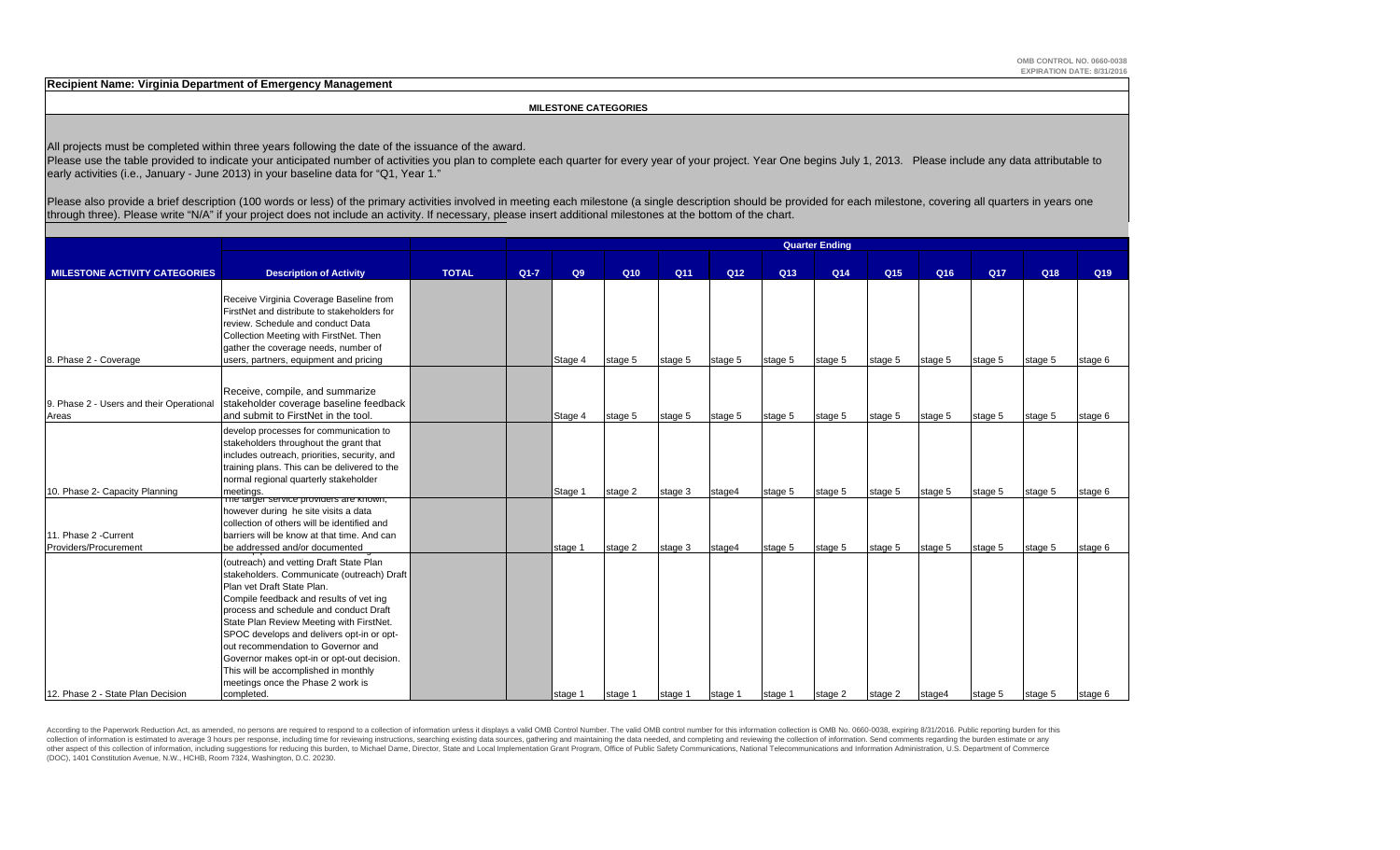#### **Recipient Name: Virginia Department of Emergency Management**

| <b>Cost Class Category Federal Expenditures</b> |  |
|-------------------------------------------------|--|
|-------------------------------------------------|--|

The completion of your project budget (federal funds) should be reported in the quarter you are anticipating expending the funds. Year One begins July 1, 2013. Please include any data attributable to early activities (i.e. baseline data for "Q1, Year 1."

| <b>Quarterly Cost Category</b>      | <b>TOTAL</b>   |                  |            |                 |                 |                 | <b>Quarter Ending</b> |                 |             |             |             |                 |
|-------------------------------------|----------------|------------------|------------|-----------------|-----------------|-----------------|-----------------------|-----------------|-------------|-------------|-------------|-----------------|
| <b>Expenditures</b>                 | <b>FEDERAL</b> | $Q1-9$           | Q10        | Q <sub>11</sub> | Q <sub>12</sub> | Q <sub>13</sub> | Q <sub>14</sub>       | Q <sub>15</sub> | Q16         | <b>Q17</b>  | Q18         | Q <sub>19</sub> |
|                                     |                |                  |            |                 |                 |                 |                       |                 |             |             |             |                 |
|                                     |                | 9/30/13-9/30/15  | 12/31/2015 | 3/31/2016       | 6/30/2016       | 9/30/2016       | 12/31/2016            | 3/31/2017       | 6/30/2017   | 9/30/2017   | 12/31/2017  | 3/31/2018       |
| a. Personnel                        | \$371,250      | \$47,554         | \$79,923   | \$112,293       | \$144,663       | \$177,032       | \$209,402             | \$241,771       | \$274,141   | \$306,511   | \$338,880   | \$371,250       |
| b. Fringe Benefits                  | \$188,190      | \$15,452         | \$32,726   | \$49,999        | \$67,273        | \$84,547        | \$101,821             | \$119,095       | \$136,368   | \$153,642   | \$170,916   | \$188,190       |
| c. Travel                           | \$108,860      | \$4,648          | \$15,069   | \$25,490        | \$35,912        | \$46,333        | \$56,754              | \$67,175        | \$77,596    | \$88,018    | \$98,439    | \$108,860       |
| d. Equipment                        | \$0            |                  |            |                 |                 |                 |                       |                 |             |             |             |                 |
| e. Supplies                         | \$41,680       | \$0l             | \$4,168    | \$8,336         | \$12,504        | \$16,672        | \$20,840              | \$25,008        | \$29,176    | \$33,344    | \$37,512    | \$41,680        |
| f. Contractual                      | \$522,819      | \$196,994        | \$229,577  | \$262,159       | \$294,742       | \$327,324       | \$359,907             | \$392,489       | \$425,072   | \$457,654   | \$490,237   | \$522,819       |
| g. Construction                     | \$0            |                  |            |                 |                 |                 |                       |                 |             |             |             |                 |
| h. Other                            | \$1,524,051    | \$0 <sub>1</sub> | \$152,405  | \$304,810       | \$457,215       | \$609,620       | \$762,026             | \$914,431       | \$1,066,836 | \$1,219,241 | \$1,371,646 | \$1,524,051     |
| . Total Direct Charges (sum of a-h) | \$2,756,850    | \$264,648        | \$513,868  | \$763,088       | \$1,012,308     | \$1,261,528     | \$1,510,749           | \$1,759,969     | \$2,009,189 | \$2,258,409 | \$2,507,629 | \$2,756,850     |
| j. Indirect Charges                 | \$0            |                  |            |                 |                 |                 |                       |                 |             |             |             |                 |
| k. TOTAL (sum i and j)              | \$2,756,850    | \$264,648        | \$513,868  | \$763,088       | \$1,012,308     | \$1,261,528     | \$1,510,749           | \$1,759,969     | \$2,009,189 | \$2,258,409 | \$2,507,629 | \$2,756,850     |

#### **Cost Class Category Non-Federal Expenditures**

The completion of your project budget (non-federal, matching funds) should be reported in the quarter you are anticipating expending the funds. Year One begins July 1, 2013. Please include any data attributable to early ac 2013) in your baseline data for "Q1, Year 1."

| <b>Quarterly Cost Category</b>       | <b>TOTAL</b>       |                     |                 |           |           |           | <b>Quarter Ending</b> |           |           |            |            |                 |
|--------------------------------------|--------------------|---------------------|-----------------|-----------|-----------|-----------|-----------------------|-----------|-----------|------------|------------|-----------------|
| <b>Expenditures</b>                  | <b>NON-FEDERAL</b> | $Q1-9$              | Q <sub>10</sub> | Q11       | Q12       | Q13       | Q <sub>14</sub>       | Q15       | Q16       | <b>Q17</b> | Q18        | Q <sub>19</sub> |
|                                      |                    |                     |                 |           |           |           |                       |           |           |            |            |                 |
|                                      |                    | 9/30/2013-3/31/2015 | 12/31/2015      | 3/31/2016 | 6/30/2016 | 9/30/2016 | 12/31/2016            | 3/31/2017 | 6/30/2017 | 9/30/2017  | 12/31/2017 | 3/31/2018       |
| a. Personnel                         | \$0.00             |                     |                 |           |           |           |                       |           |           |            |            |                 |
| b. Fringe Benefits                   | \$0.00             |                     |                 |           |           |           |                       |           |           |            |            |                 |
| c. Travel                            | \$0.00             |                     |                 |           |           |           |                       |           |           |            |            |                 |
| d. Equipment                         | \$0.00             |                     |                 |           |           |           |                       |           |           |            |            |                 |
| e. Supplies                          | \$0.00             |                     |                 |           |           |           |                       |           |           |            |            |                 |
| f. Contractual                       | \$0.00             | ъ                   |                 |           |           |           |                       |           |           |            |            |                 |
| g. Construction                      | \$0.00             |                     |                 |           |           |           |                       |           |           |            |            |                 |
| h. Other                             | \$689,213          | \$36,363            | \$101,648       | \$166,933 | \$232,218 | \$297,503 | \$362,788             | \$428,073 | \$493,358 | \$558,643  | \$623,928  | \$689,213       |
| i. Total Direct Charges (sum of a-h) | \$689,213          | \$36,363            | \$101,648       | \$166,933 | \$232,218 | \$297,503 | \$362,788             | \$428,073 | \$493,358 | \$558,643  | \$623,928  | \$689,213       |
| . Indirect Charges                   | \$0                | \$0                 |                 |           |           |           |                       |           |           |            |            |                 |
| k. TOTAL (sum i and j)               | \$689,213          | \$36,363            | \$101,648       | \$166,933 | \$232,218 | \$297,503 | \$362,788             | \$428,073 | \$493,358 | \$558,643  | \$623,928  | \$689,213       |

According to the Paperwork Reduction Act, as amended, no persons are required to respond to a collection of information unless it displays a valid OMB Control Number. The valid OMB control number for this information colle information is estimated to average 3 hours per response, including time for reviewing instructions, searching existing data sources, gathering and maintaining the data needed, and completing and reviewing the collection o of information, including suggestions for reducing this burden, to Michael Dame, Director, State and Local Implementation Grant Program, Office of Public Safety Communications, National Telecommunications and Information A HCHB, Room 7324, Washington, D.C. 20230.